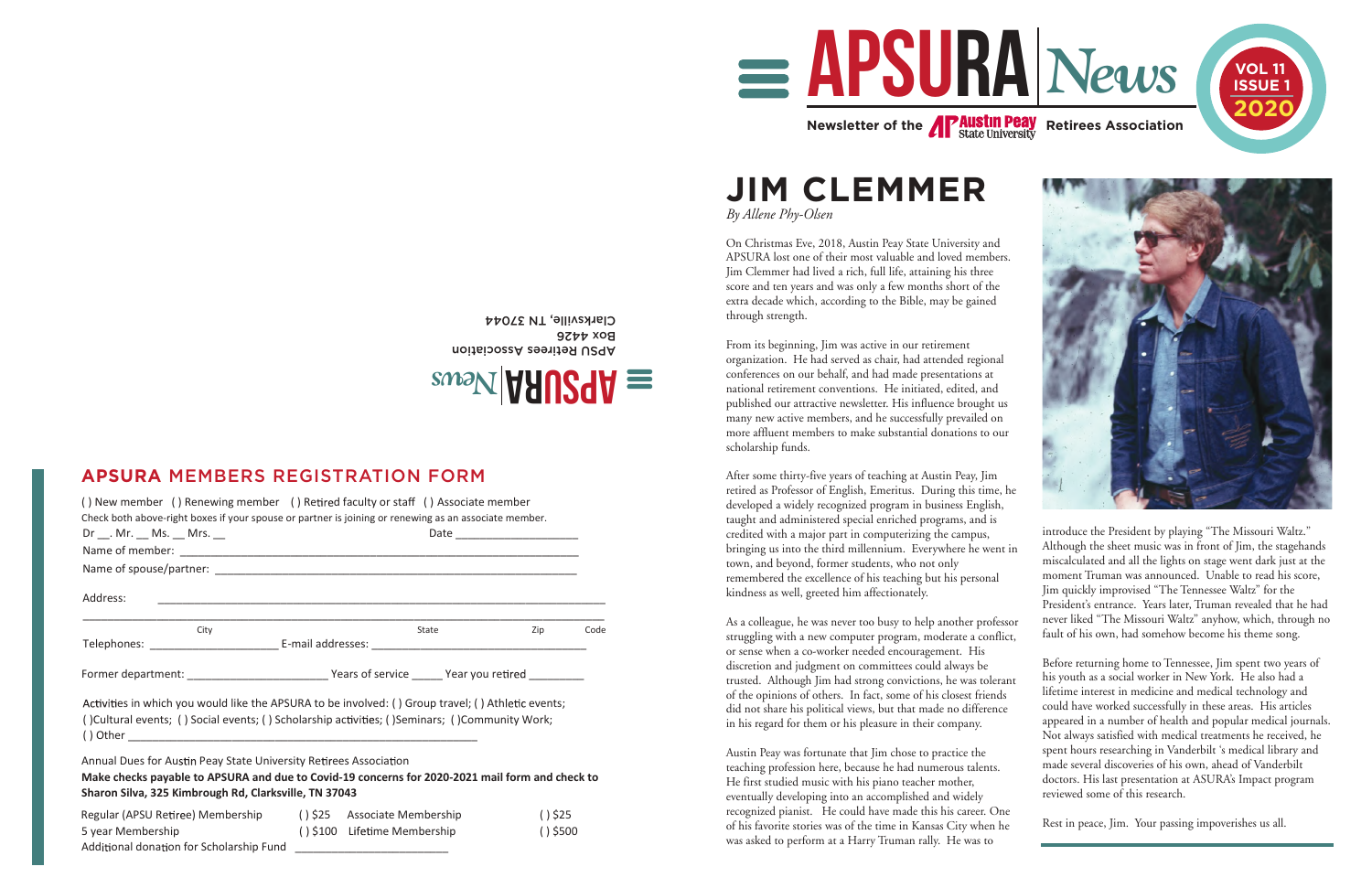Jim Clemmer PAGE<sup>1</sup>

## NNECTION MEETINGS *and October Luncheon*







Connection Meeting PAGE 2

APSU Endowment Report PAGE 3

> African Surprises PAGE 4

A Night to Remember PAGE 6

Members Information PAGE 7

## *In this Issue*

**APSURA** *News*







## **Publication Information**

The APSURA Newsletter is published three times a year by the Austin Peay State University Retirees Association. A supplement to the Newsletter, APSURA NewsNotes, is published occasionally to update APSURA members on time-sensitive coming activities and events, both those in which APSURA is participating officially and others recommended by APSURA members. Both the Newsletter and NewsNotes are available at apsu.edu/retireesassociation.

We invite APSU retirees to send us specific information about coming activities and events you believe will be of interest to APSU retirees. Please send to to Floyd Christian at christianf@apsu.edu or to APSURA at the physical address below, and include exact dates, times, locations, deadlines, costs, etc. We also welcome the submission of original articles for possible publication in the newsletter, especially descriptions of your accomplishments, travels, discoveries and other experiences as APSU retirees.

Submissions are limited to 500 words and a maximum of three high-resolution photographs. Send texts as regular email (no tabs) or Word attachments to Floyd Christian at christianf@apsu.edu with photographs sent individually as separate jpg files. Or you may submit typed manuscripts and good-quality photo prints to APSU Retirees Association, Box 4426, Clarksville, TN 37044.

Please let us know of retirees who for some reason are not receiving the Newsletter, and of errors or needed changes in your own name and address. If you would prefer not to receive the printed copy of the Newsletter, please notify Membership Director Nancy Smithfield (smithfieldn@apsu.edu). If you are not a member of APSURA but would like to receive the Newsletter via email, please notify Nancy Smithfield and provide your email address.

Bob Adams Darla Adams Lawrence Baggett Mary Emma Barnes Al Bekus Diane Berty Barbara Blackston Stuart Bonnington Dewey Browder JoeAnn Burgess John Butler LuAnnette Butler Sherryl Byrd Don Carlin Aleeta Christian Floyd Christian Hester Crews Doris Davenport Linda Davis Sherry Demaray Anne Der Joe Filippo

Solie Fott Meredith Gildrie Richard Gildrie Becky Glass Sara Gotcher Kenneth Grambihler Roy Gregory Jim Hancock Nancy Hancock Rae Hansberry Carlette Hardin Joan Harris Camille Holt Cheryl Holt Sherry Hoppe Cicero Alvin Hughes Lynda Hunt Al Irby Nancy Irby Hazel Irwin Kenneth Johnson Ted Jones

David Kanervo Ellen Kanervo Kathryn Kemmerly Phil Kemmerly Bradley Kirtley Betty Lambert Carolyn Lander John Lander George Mabry Betty McClain Harriett McQueen Leon McQueen Anna Murray Bruce Myers Linda Nichols Frank Parcells Allene Phy-Olsen Bob Privett Jeanie Randall Jim Ridenhour Sharon Ridenhour Mitch Robinson

Robert Rogers Shelia Ross Linda Rudolph Steven Ryan Sharon Silva Lynn Sims Linda Sitton Nancy Smithfield David Smithfield Diane Sperry Carlton Stedman Janet Stedman Bill Taylor James Thompson Linda Thompson Gerald Van Dyke Thelma Watson Eloise Weatherspoon Jerry Weatherspoon Beverly Wibking Barbara Wilbur

# **Members as of June 2020**

Your officers and directors appreciate each one of you. For questions about your membership status contact membership director Nancy Smithfield at smithfieldn@apsu.edu or treasurer Sharon Silva at silvas@apsu.edu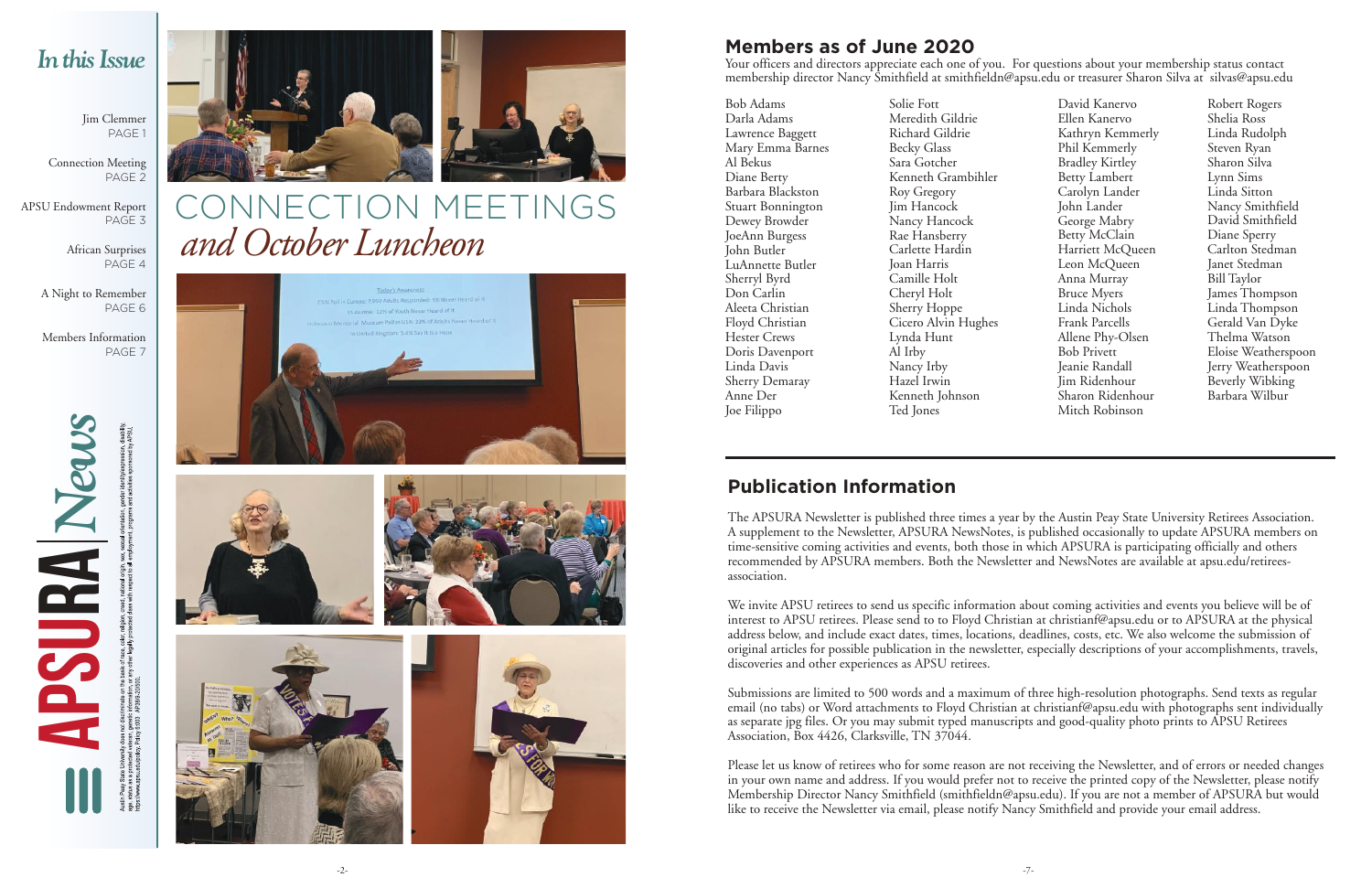## **APSURA Scholarship Endowment reaches \$ 25,000 goal**

*By Sharon Silva,Treasurer*

In the summer of 2019, the APSURA board of directors worked with the University Advancement Office to finalize the details of the APSURA Scholarship Endowment. Thanks to the contributions of APSURA members, and many generous gifts that were received in honor and memory of our beloved Jim Clemmer, the endowment reached the target goal of \$ 25,000 in the spring of 2019.

The inaugural APSURA board of directors, under the leadership of Al Bekus, is to be commended for their work of creating a scholarship that will exist in perpetuity. The endowment is now accruing interest and the first award from the accrued interest should be made in the 2022-2023 year.

In the interest of providing a scholarship sooner rather than later, the 2019-2020 board of directors recently approved awarding a \$1,000 scholarship for the 2020-2021 academic year. This award will be made from funds in the APSURA dues account. APSU students who are dependents of currently employed faculty and staff members will receive consideration if the established criteria are met successfully. The application and full description can be found on the APSU scholarship web site.

In closing, THANK YOU for your membership contributions. Your generosity has played a large part in the completion of this endowment which will provide scholarships for countless years to come.

For more information on the specific criteria and the application process for eligible students, please contact Sharon Silva, silvas@apsu.edu.



Floyd Christian, President Carl Stedman, Vice President Carlette Hardin, Secretary Sharon Silva, Treasurer David Kanervo, Past President Jim Thompson, Parlimentarian Nancy Smithfield, Membership Director Mitch Robinson, University Representative

## DIRECTORS

Joe Filippo Cheryl Holt Cicero Alvin Hughes Brad Kirtley Allene Phy-Olsen Barbara Wilbur

## MEMBERSHIP DIRECTOR Nancy Smithfield smithfieldn@apsu.edu

ADDRESS APSU Retirees Association Box 4426 Clarksville, TN 37044

### ON THE WEB **apsu.edu/retirees-association** [currently under reconstruction] Soon you will again be able to consult our website for current and past issues of our Newsletter and NewsNotes, a retirement checklist, and information on retiree benefits

# *by Joe Filippo* An Evening to Remember

APSURA brings beautiful people together! On Thursday, March 21, 2019, two dozen strong enjoyed a special evening of dining and theatre in the Queen City.

What better place than to begin at Edward's Steak House, a family owned, family run favorite. Met at the door by the charming and congenial Mrs. Shephard, we were quickly and efficiently seated and prepared for a sumptuous meal.

Placed in small groups to maximize opportunities for discussion, we enjoyed the abundant, freshly prepared dishes that Edward's serves so well. Steaks, seafood, chicken—each dish was designed to delight.

Thoroughly satisfied with food for the body, we bolted straightaway for food for the soul. Awaiting our arrival immediately across the street at the Roxy Theatre was a performance of To Kill a Mockingbird.

## **OFFICERS**

Director Ryan Bowie addressed the audience prior to the play. He thanked one and all for attending and noted with great delight the full house that had gathered in anticipation of the event.

Let the play begin! We were then treated to an exceptionally fine performance of a modern classic To Kill a Mockingbird. The actors, fueled by a warm and friendly house, received a standing ovation, testimony to the audience's appreciation of a job well done.

In attendance under the APSURA banner were David and Ellen Kanervo, Phil and Kathryn Kemmerly, David and Nancy Smithfield, Carl and Janet Stedman, Jerry and Eloise Weatherspoon, Al and Nancy Irby, Dewey and Helga Browder, Linda Nichols, Ken Grambihler, Hazel Irwin, Betty Lambert, Hester Crews, Thelma Watson, Barbara Wilbur, Sharon Silva, Solie Fott, and Joe Filippo.